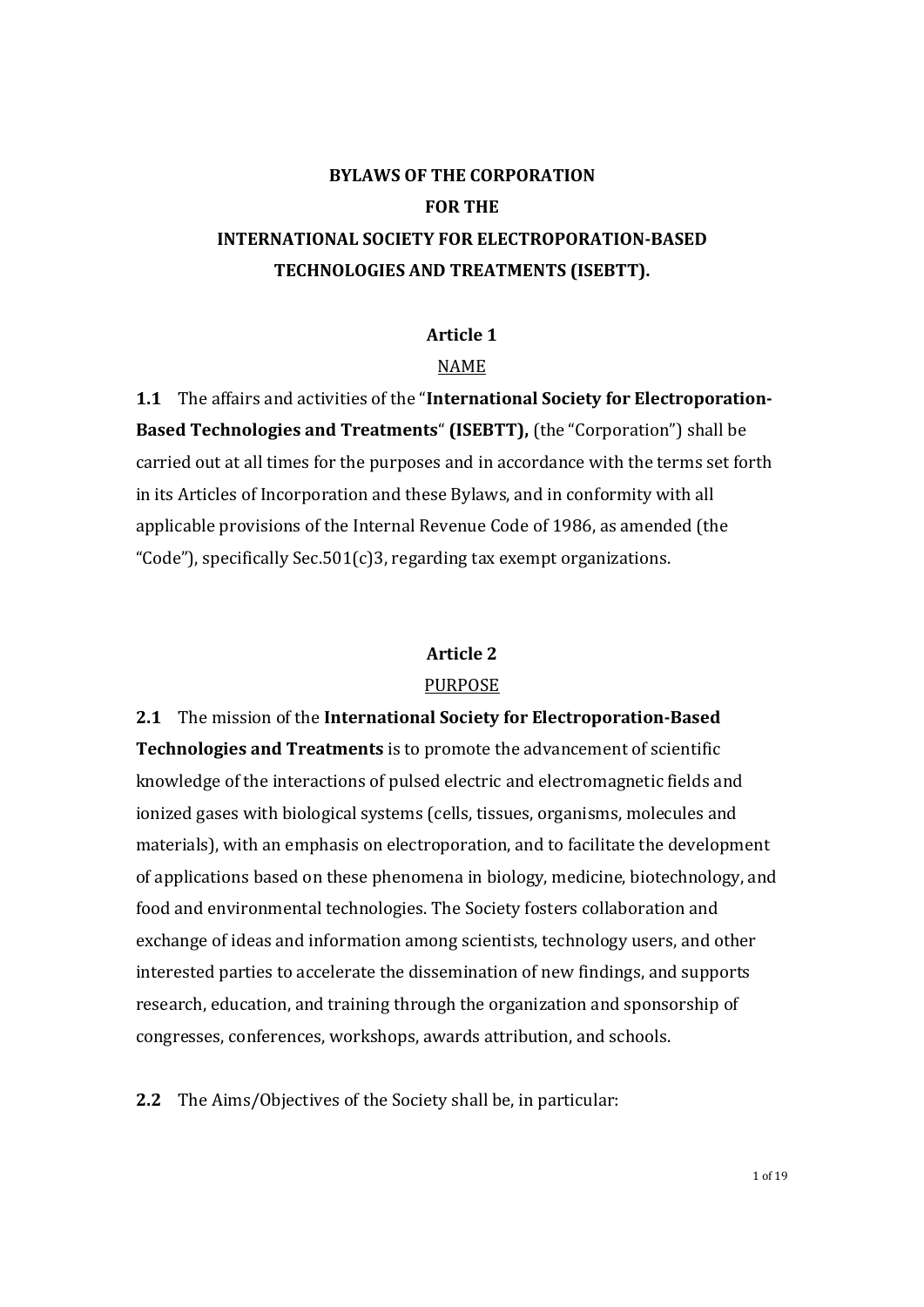- a. To organize international meetings to facilitate interactions among scientists, technology users, and other interested parties;
- **b.** To support workshops and schools to train and educate students, postdoctoral researchers, and young and established investigators in the principles associated with pulsed electric and electromagnetic field and ionized gas phenomena (electroporation, ablation, sterilization, textural modifications, etc.) in biology, medicine, biotechnology, and food and environmental technologies;
- c. To provide communication channels for establishing collaboration among scientists in biology, medicine, chemistry, physics, mathematics, informatics, and engineering to enhance understanding of pulsed electric and electromagnetic field and ionized gas interactions with biological systems;
- d. To promote the development of pulsed electric and electromagnetic field- and ionized gas-based applications and to encourage and facilitate the exploration of new applications of pulsed electric and electromagnetic fields and ionized gases in biology, medicine, biotechnology, and food and environmental technologies;
- e. To promote the continuation of existing and the formation of new links between industrial partners and academia for the development of new applications.
- f. To recognize the achievements of senior members in the field of electroporation and pulsed electric fields andthe quality of the work of early career members, through the attribution of awards.

2.3 To this end, the Society may hold Scientific Meetings, either physical, virtual (on-line) or hybrid. Inter alia, the Society will hold a physical World Congress at least once every two years (except in case of force majeure, see also article 7.3 or 10.9), at times and places to be decided by the Council. All ISEBTT members desiring to organize the ISEBTT "World Congress (WC) on Electroporation" must reply to the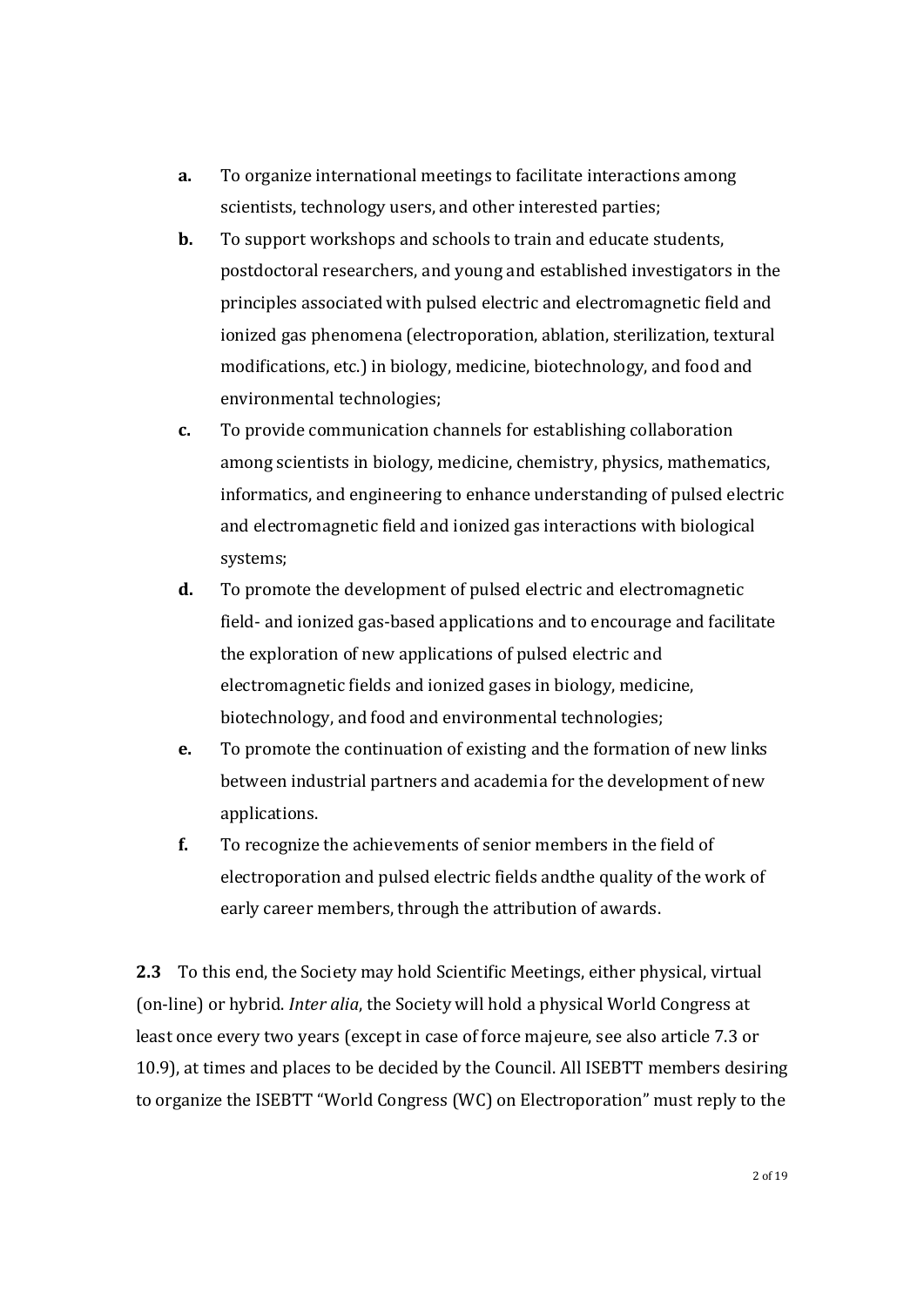Call for Proposals that the Council releases approximately three years before the date of the WC concerned by the Call. The organizers must follow the specific rules reported in the Call. ISEBTT will be financially responsible for the WC (gains or losses) but organizers must do all they can to ensure that the WC concludes with a positive balance. Prior to the initiation of the WC and prior to incurring any expenses or commitment of expenses, the budget must be approved by the ISEBTT Council. In addition, the organizers must show to the Council the lists of incomes and expenses at any time it is requested by the ISEBTT Council. In the years between consecutive WC, the Society may hold a virtual meeting (webinar). The format is not imposed but the webinars must be at a time accessible from most of the parts of the world. The Council will call for their organization one year before.

2.4 The Society is neutral politically and non-denominational. Its working language is the English language.

### Article 3

#### FUNDING

3.1 The Society shall be funded by membership fees and from any other sources allowed by law. The funds shall be used in conformity with the purpose of the Society and the Code. In the case of specific donations to entirely give an (several) award(s), these funds wil be entirely dedicated to this (these) award(s). In the case of specific donations to supportaward(s) account(s) in the ISEBTT bank, these accounts will be handled separately from the Society account or be maintained in a designated subaccount that is distinguishable from the Society account.

3.2 The Council shall propose the amount of the membership fees. The General Assembly shall approve them.

3.3 Membership fees are not refundable.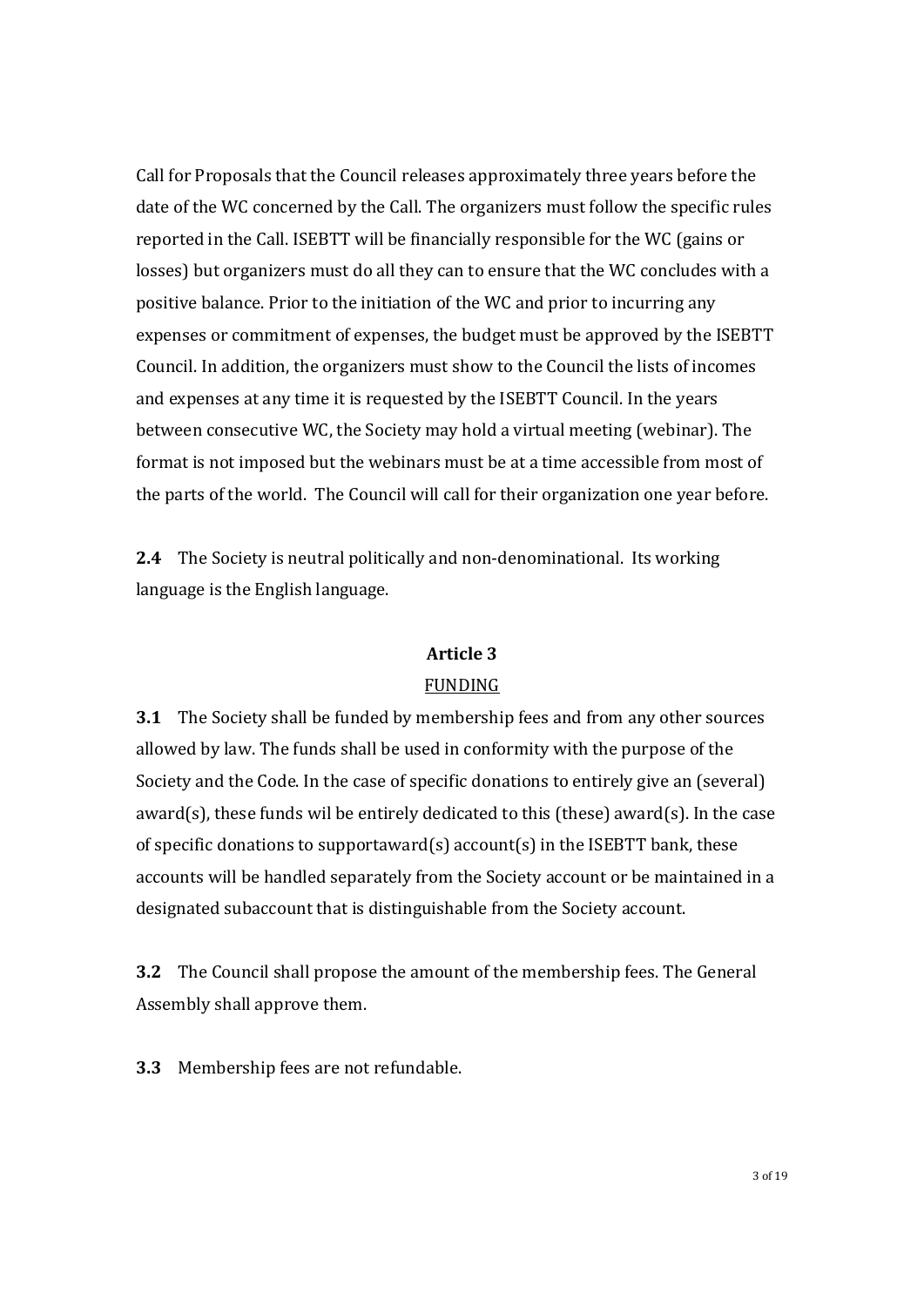3.4 Only the assets of the Society may be used to meet its commitments. Members are not personally liable for the commitments of the Society.

3.5 Checks, notes and drafts and other orders for the payment of money shall be signed by the Treasurer with notification of the President. For payments more than \$1,500, both Treasurer and President must agree that it is a valid expense. Payments above \$5,000 must also include notification and approval of Secretary. For all expenditures, the Council should be notified through a financial report presented at meetings of the Council.

### Article 4

### MEMBERSHIP

4.1 Membership in the Society shall be open to all individuals and legal entities who support the purposes of the Association and who qualify for one of the categories of members.

4.2 The Society shall have the following five categories of members:

4.2.1 Full Member: Any individual who is active in the fields of interest of the International Society for Electroporation-Based Technologies and Treatments or allied fields as demonstrated by original research or by other activities which have fostered the development of the field is qualified to be Full Member. The rights and privileges of Full Members include voting, holding office, subscribing to Society publications at a reduced rate and other benefits of the Society such as reduced fees to attend the meetings organized or co-organized by the ISEBTT, various categories of bursaries or supports that ISEBTT may once decide to provide for attending a meeting, or prizes given to a young, or access to specific information (like minutes, school records, announcements on a private part of Society's website) etc. Full Members pay membership fees.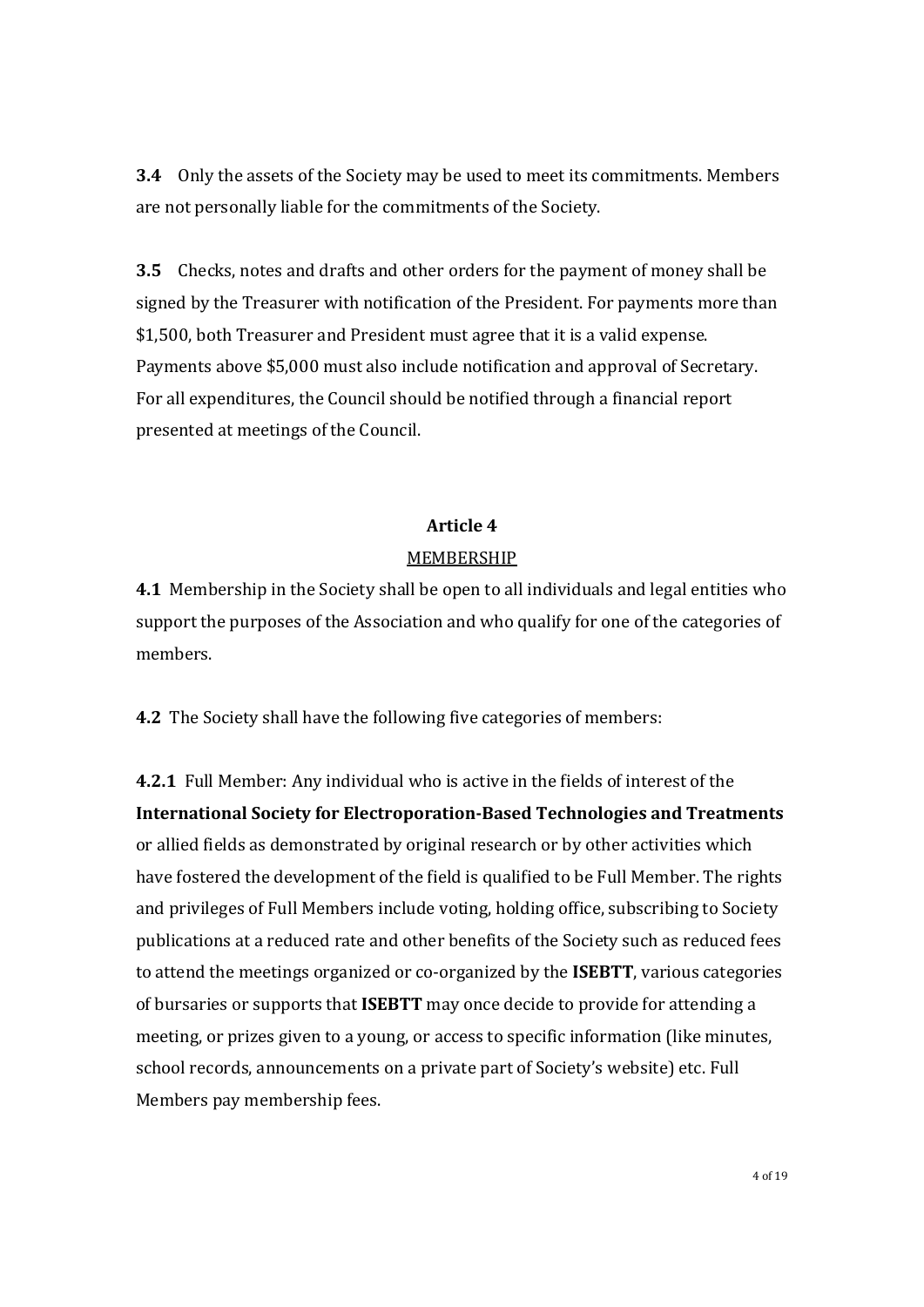4.2.2 Student Member: Pre-doctoral students at degree-granting institutions are eligible to apply for Student Membership. Upon the award of a Ph.D., Sc.D., M.D. or equivalent degree, Student Membership shall be terminated. Student Members have all the privileges of Full Members except that they may not be elected to the Council. Student Members pay membership fees.

4.2.3 Emeritus Member: An Emeritus Member fulfils the requirements for a Full Member, but has become Emeritus or retired at its own institution. An Emeritus Member has all the rights and privileges of a Full Member except that they may not be elected to the Council. To be eligible for Emeritus Membership, an individual must be a Full Member for at least one year. When the Full Member retires or becomes Emeritus, he/she must inform the Secretary who will modify the membership listing to reflect the change to Emeritus status.

4.2.4 Honorary Member: Honorary Members can be nominated by the General Assembly following a resolution of the Council or a motion proposed by the General Assembly, supported by a simple majority. Honorary Members can be Members of the Society or non-members who distinguished themselves in fields of interest of the Society or a closely related field. Honorary Members have the rights and privileges of a Full Member but do not pay the annual membership fees.

4.2.5 Sustaining Members: A person, corporation, learned group or learned consortium may be elected a Sustaining Member by the Council as a result of demonstrated and substantial acts benefiting the Society or its purpose. Only in the case of a person qualified as a Full Member may a Sustaining Member vote or be elected to the Council.

4.3 The Council shall approve or refuse all applications for Membership.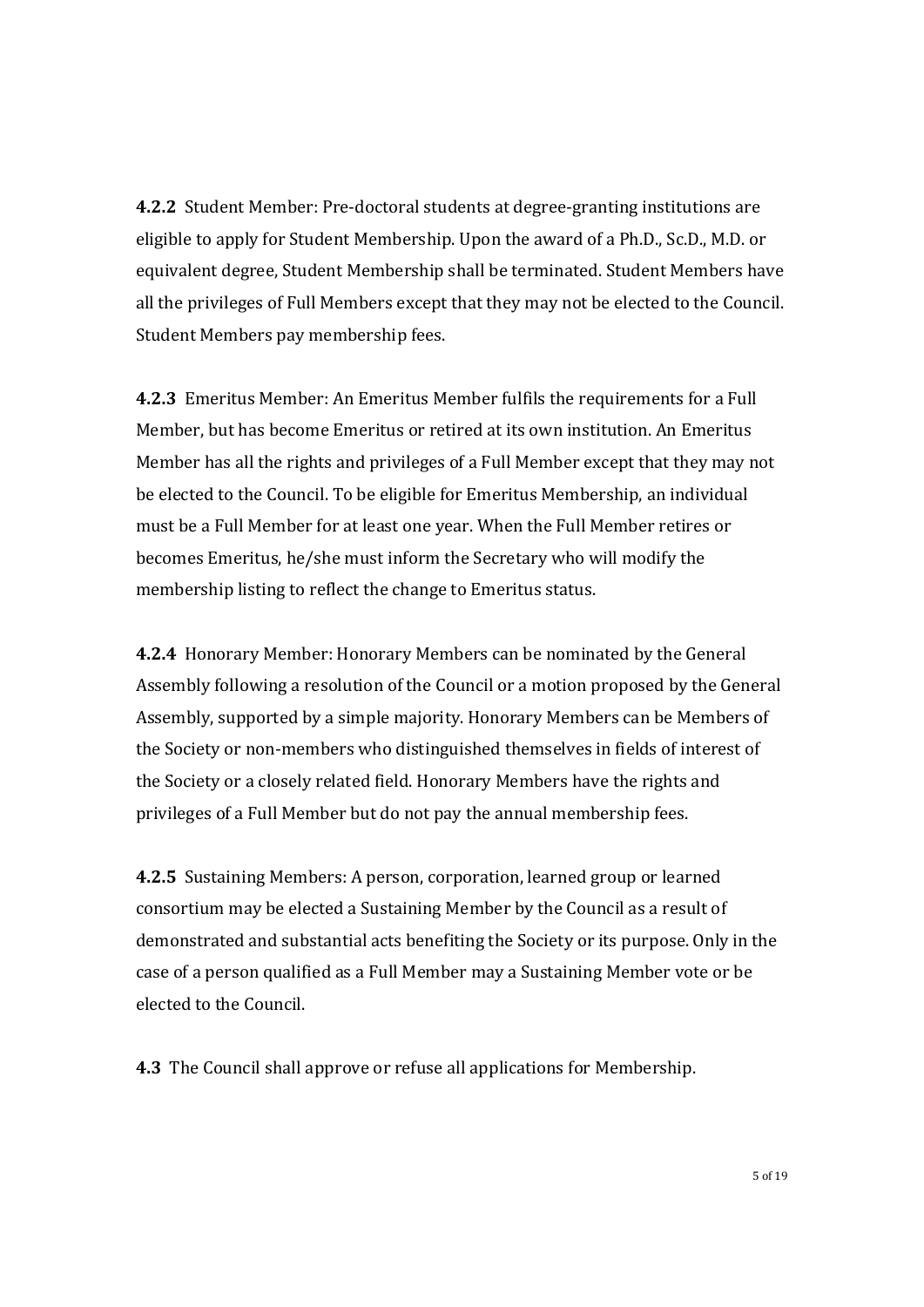## Article 5 TERMINATION OF MEMBERSHIP

- 5.1 Membership shall terminate upon:
	- a. Death or loss of the legal personality of the respective Member;
	- **b.** Receipt by the President or Secretary of the Society of a written notice to resign;
	- c. Exclusion decided by the Council, for just cause or without giving any reason, provided that the Member has been given the right to be heard. The decision of the Council may be appealed against to the General Assembly within thirty (30) days from the decision being notified to the Member; or
	- d. Non-payment of dues.

## Article 6

## BODIES OF THE ISEBTT

## 6.1 The bodies of the ISEBTT are:

- a. The General Assembly;
- b. The Council;
- c. The Auditors.

## Article 7

## THE GENERAL ASSEMBLY

7.1 The General Assembly is the supreme body of the International Society for Electroporation-Based Technologies and Treatments. It is composed of all voting Members of the Society.

7.2 The General Assembly shall take its resolutions either by a vote in a meeting or by ballot voting. Elections to the Council shall always take place by ballot voting. On all other matters, the Council shall decide on a case by case basis whether a meeting shall be held or a ballot voting shall take place.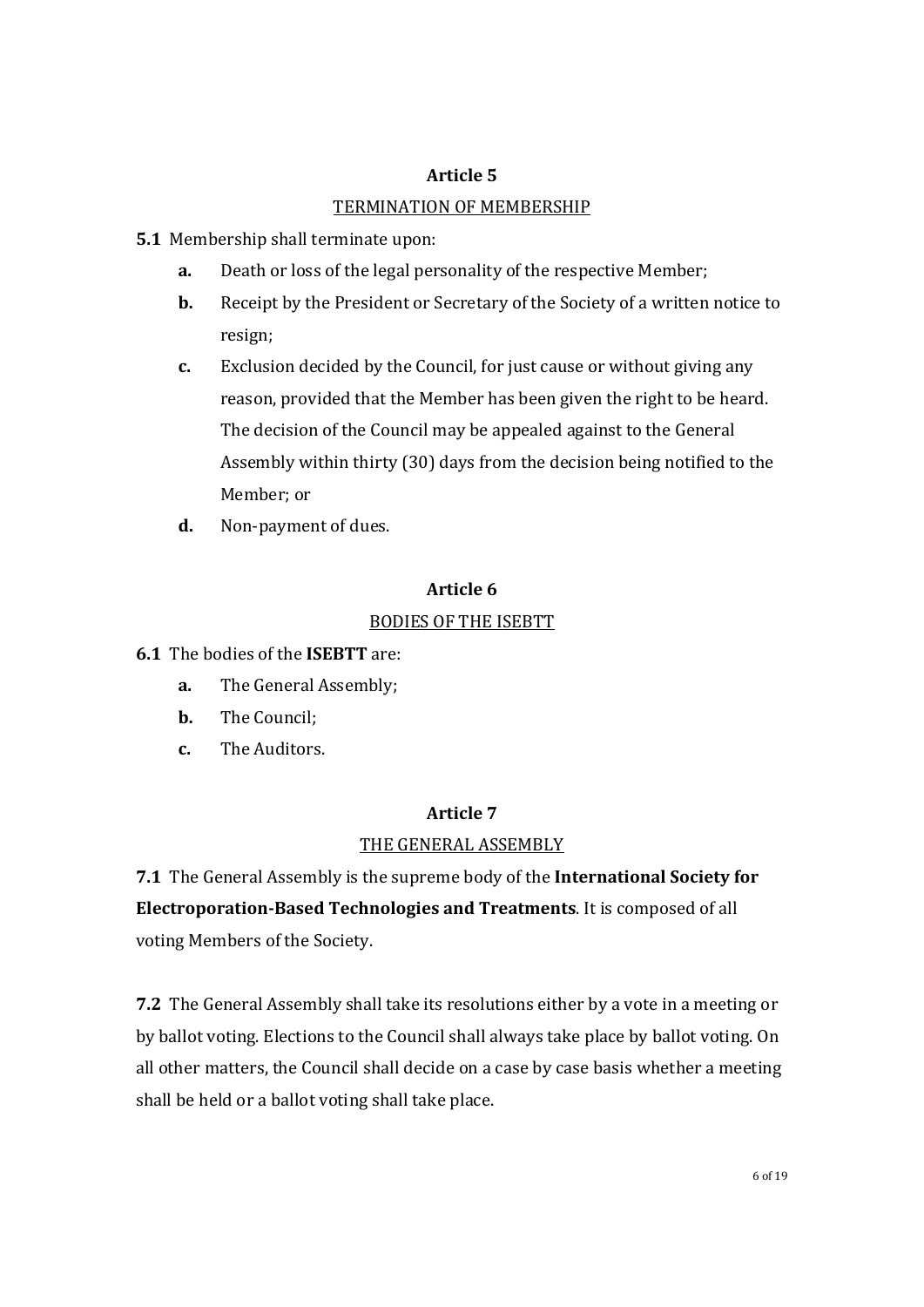7.3 The General Assembly shall be held at least once every two years. In principle, the General Assembly should be held at the World Congress on Electroporation with the physical presence of as many as possible of the Council Officers and ISEBTT members. However, in case of force majeure (pandemic, political crisis, closure of the borders, travel bans, etc.) that would impose the postponement of the World Congress, the General Assembly will be held using appropriate electronic means.

7.4 The General Assembly may also be held on an extraordinary basis whenever necessary (a) upon the decision of the Council or (b) at the request of at least onefifth of the Members, specifying the agenda items.

7.5 The Council shall call the General Assembly and convene the meeting or announce the ballot voting by sending notice and the agenda items to Members at least forty-five (45) calendar days before the date of the meeting or of the ballot voting. Motions of Members shall be submitted at least fifteen (15) calendar days prior to the meeting or the ballot voting.

7.6 The meetings of the General Assembly shall be:

7.6.1 Chaired by a chairperson who will be elected in that particular meeting of the General Assembly, not excluding this could be the President;

7.6.2 Minuted; the minutes shall be kept and signed by the chairperson and the Secretary of the ISEBTT. A copy of the minutes shall be published in an area of the Society website accessible to Members only.

7.7 The ballot voting may be effected by any means evidencing the member and his/her vote by written words, in particular by postal mail, electronic mail or any other suitable electronic means.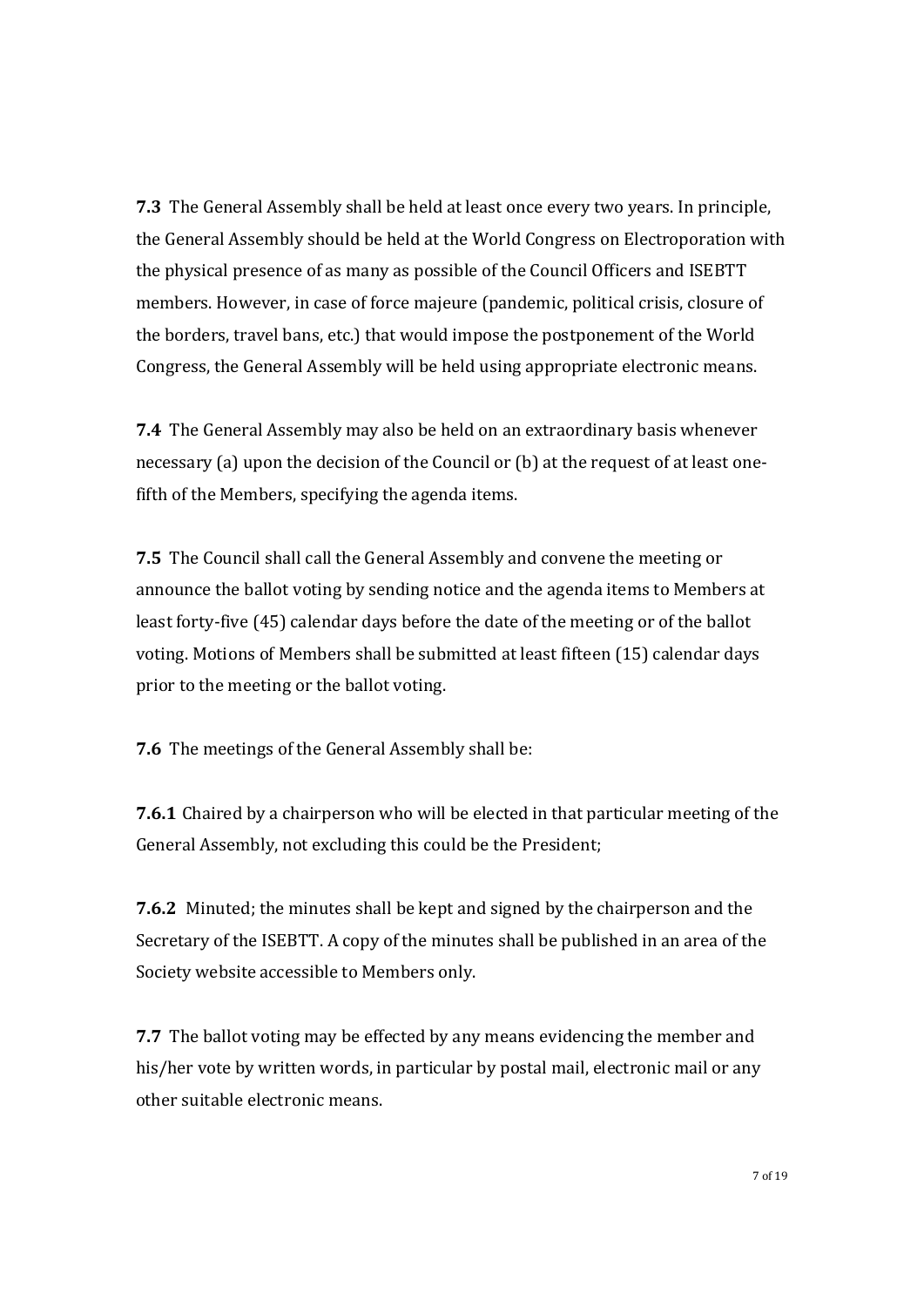### Article 8

### DUTIES OF THE GENERAL ASSEMBLY

- 8.1 The General Assembly has the following responsibilities:
	- a. Accepting the records of the previous meeting of the General Assembly;
	- b. Electing the President-elect and the other Officers constituting the Council (Article 10);
	- c. Electing the Auditors (Article 14.1);
	- d. Approving the report of the Council presented by the President;
- e. Approving the financial statements presented by the Treasurer and the report of the Auditors;
	- f. Approving the budget;
	- g. Granting discharge to the Officers;
	- h. Approving the membership fees pursuant to Article 3.2;
	- i. Supervising the activity of the Council;
	- j. Deciding on any amendments to the Articles of Association and Bylaws of the Corporation (Article 9.4);
	- k. Deciding on appeals against decisions of the Council to exclude a Member (Article 5.1);
	- l. Deciding on the dissolution of the Association (Article 16);
	- m. Deciding on the use of the proceeds, if any, in the event that the Association is dissolved.

#### Article 9

#### RULES OF DECISION-MAKING BY THE GENERAL ASSEMBLY

9.1 The General Assembly shall be able to take valid decisions regardless of the number of Members present in the meeting physically or by means of telecommunication or represented by proxy, or participating in the ballot voting.

9.2 The Members are entitled to vote as set forth for their membership category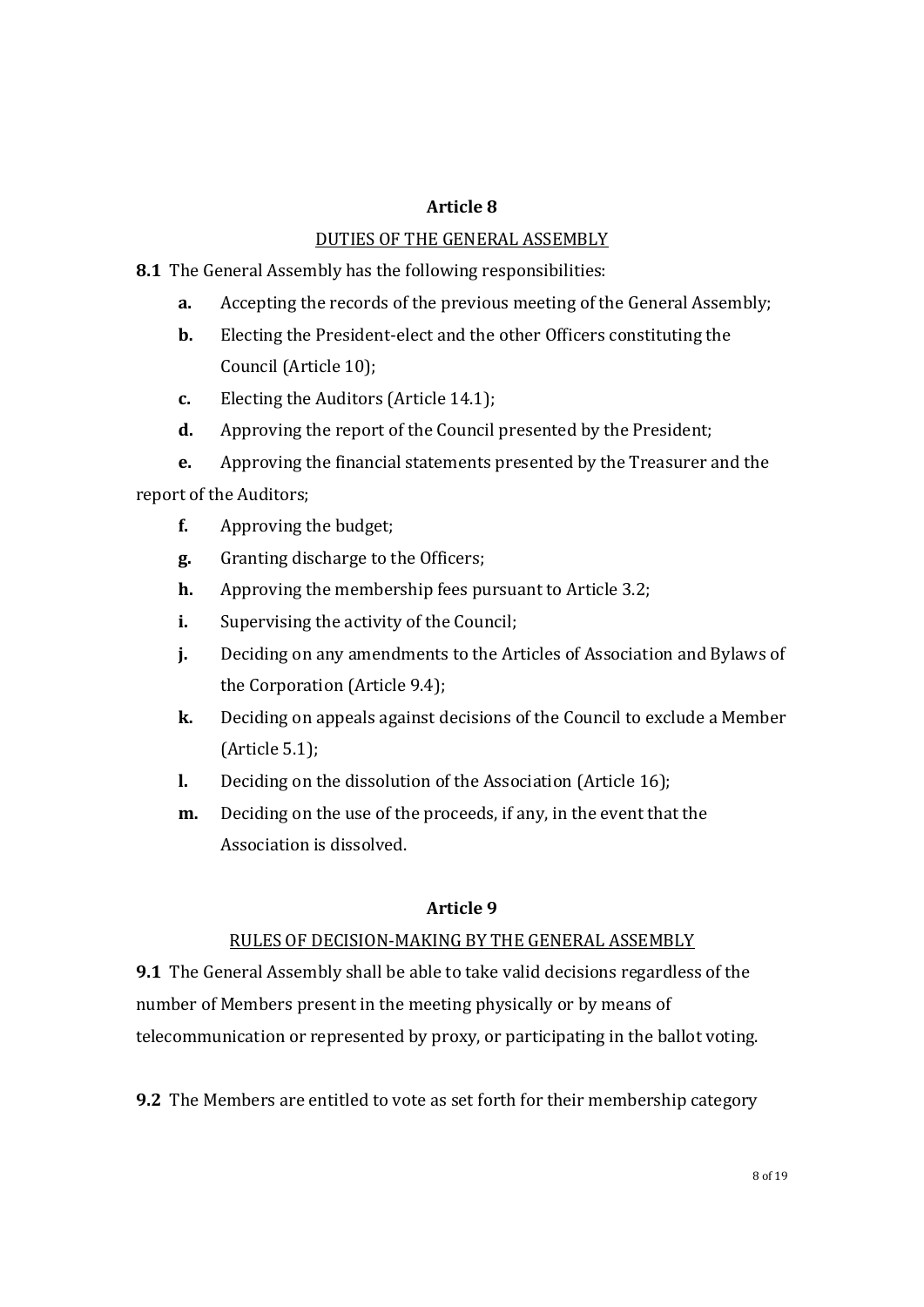(Article 4.2). Each Member entitled to vote has one vote. Any such Member present may cast the votes of any other Member entitled to vote up to a maximum of three proxies, provided that she/he has received their written proxy.

9.3 Decisions of the General Assembly shall be taken by the majority of the votes cast. In the event of a tie of votes, the chairperson of the meeting or, in the event of a ballot voting, the President of the Society shall have the deciding vote.

9.4 Decisions on the amendment of these Articles of Association, the Bylaws of the Corporation and the dissolution of the Society may be passed by a two-thirds majority at a meeting of the General Assembly in which the majority of the Members eligible to vote is present or represented. If this majority is not reached, a second meeting or a ballot voting of the General Assembly shall be held. In the event that the General Assembly holds a ballot voting, a summary in writing of the arguments in favour and against the amendments prepared by the Council and/or by the group of members who called for the General Assembly shall be sent to the Members together with the notice of the ballot. In this second meeting or ballot voting, amendments to the Articles of Association and Bylaws of the Corporation can be made by a two-thirds majority regardless of the number of Members present and represented or voting.

9.5 Votes in the meeting are by a show of hands; if requested by a Member, they will take place by secret ballot. The Council shall establish and communicate the results of the ballot voting.

#### Article 10

#### THE COUNCIL

10.1 The property, affairs and business of the Corporation shall be managed by a Council (the "The Council") and, except as otherwise expressly provided by law, the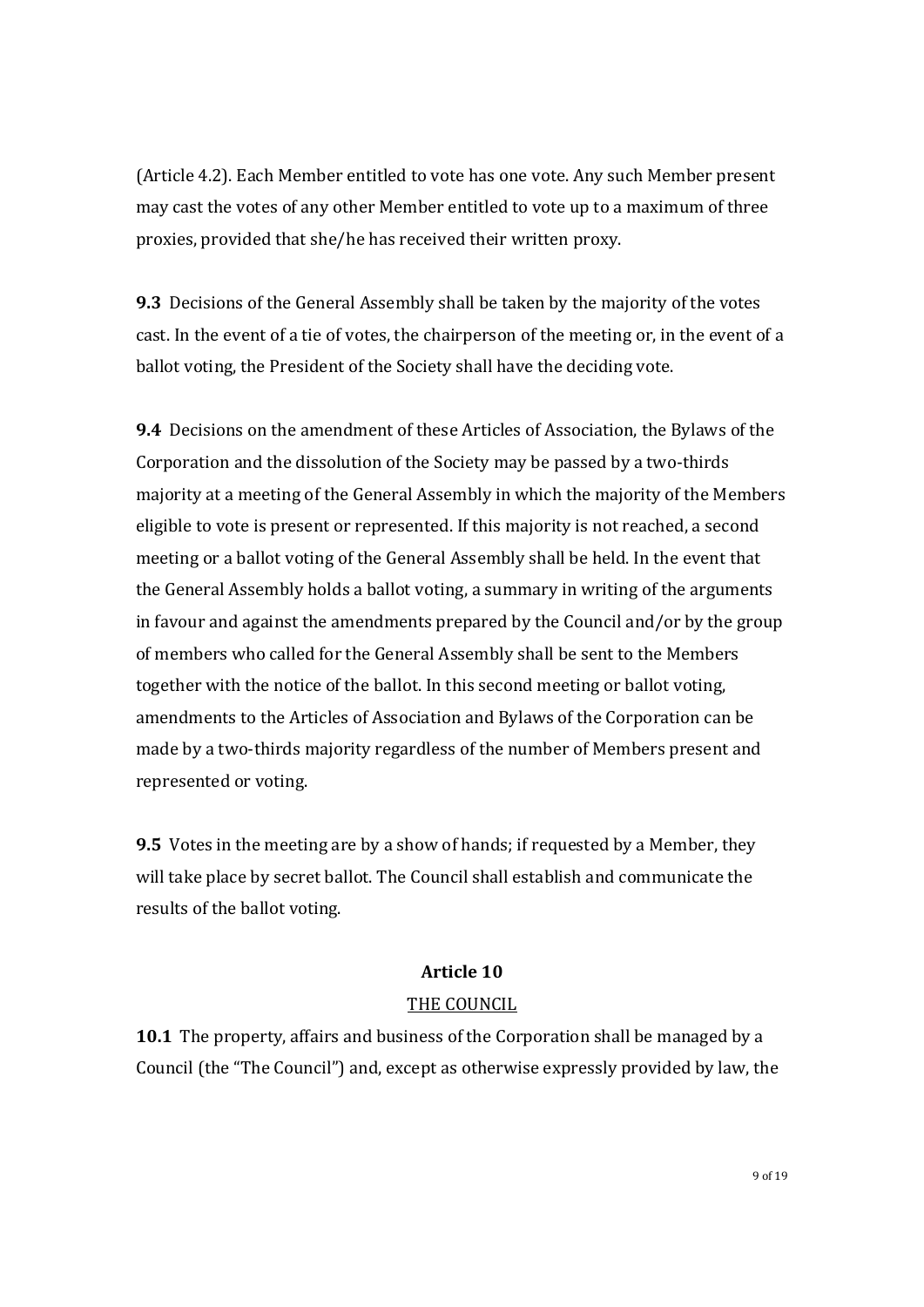associated Articles of Incorporation or these Bylaws, all the powers of the Corporation shall be vested in the Council.

10.2 The Council of the Society consists of the President of the Society, the President-elect, the Past-President, the Treasurer, the Secretary and nine (9) further Officers. For the purposes of these Bylaws of the Corporation and the associated Articles of Incorporation the term "Director" shall refer and be interchangeable with "Council Officer", and the term "Board of Directors" shall refer and be interchangeable with "The Council." The Officers shall represent the following areas:

- a. Engineering / Physical sciences (2 Officers);
- **b.** Biological sciences (2 Officers);
- c. Medical applications (1 Officer);
- d. Food Applications (1 Officer);
- e. Environment applications (1 Officer);
- f. At-large (2 Officers).

10.3 Council Officers shall be Society Members with membership entitled to be eligible to the Council (Article 4.2). Lists of candidates for each position on the Council shall be prepared by a Nominating Committee appointed by the Council.

10.4 Except for the office of President, of President-elect, of Past-President, of Treasurer and of Secretary, the Council shall constitute itself. The Council shall elect from among the Officers any function as may be deemed necessary. The Council shall also decide on the authority to sign on behalf of the Society. The Officers of the Corporation shall have such duties as generally pertain to their respective offices. As well as such powers and duties that are prescribed by law or conferred by the Council. The Council may require any Officer to give such bond for faithful performance of his duties as the Council may see fit.

10.5 Each Council Officer's term of office shall last for four (4) years (except in the case of force majeure) and shall be renewable only once. About one-half of the Officers (alternating between four and five Officers each subsequent election) are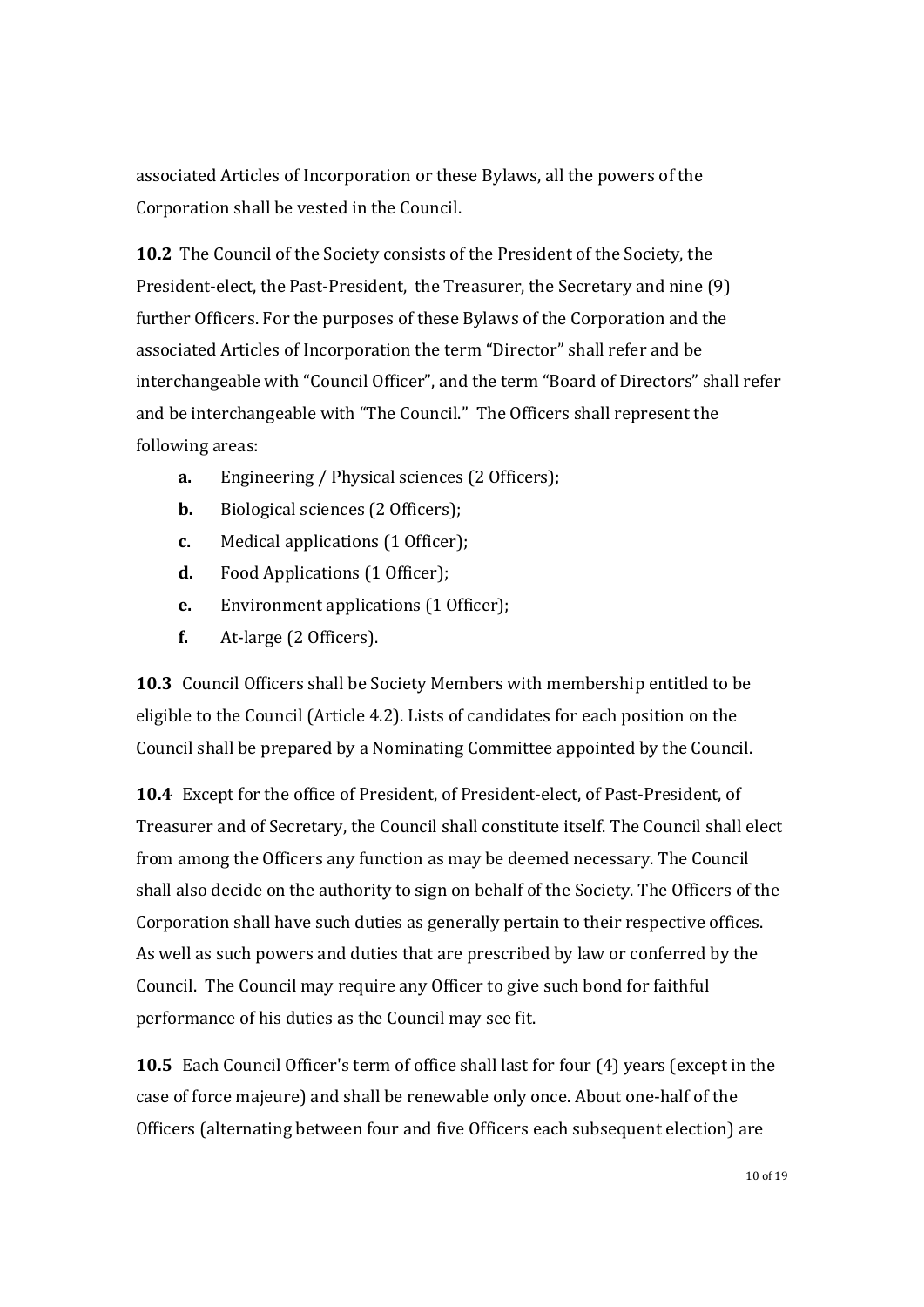renewed every two years. The President-elect shall hold office for two (2) years, after which he/she shall hold office as President for two (2) years and which shall hold office as Past-President for two (2) years (except in the case of force majeure). At any point, a Council Officer can run for President, Treasurer or Secretary positions at the following election.

10.6 At least 30 days before the vote, the Society Nominating Committee will send out a request for nominations of the candidates for the various categories of Officers by the individuals qualified to vote, or by the members of the Society Nominating Committee. The Society Nominating Committee will be chaired by the Past-President.

10.7 The Council meets as often as deemed necessary. If deemed appropriate by the President, the Council may transact its business by mail or secured internet ballot, telephone conferencing or similar means. Each Council member is entitled to convene a Council meeting provided it is supported by at least two other Council members. Records of the decisions of the Council shall be kept by the Secretary in printed and electronic versions.

10.8 To ensure the continuity of the Council's work and facilitate the transfer of information between the current "old Council" and the "next one", the installation of the new Council Officers and the "retirement" of current Council Officers must occur at the time of a "physical" General Assembly, thus at the time of the World Congress. The last meeting of the "old council" has to be planned to be held at the beginning of the World Congress (before the General Assembly) and the first meeting of the "new council" at the end of the World Congress, after the General Assembly.

10.9 In case of force majeure (pandemic, political crisis, closure of the borders, travel bans, etc.) that would impose the postponement of the World Congress, the election and the instalment of the new Officers would have to be postponed concomitantly. Such postponement implies the prolongation of the mandates of the Council Officers, which requires the approval of the Council by 2/3 majority. Besides this collective approval, the Secretary, or in his/her absence, the President, must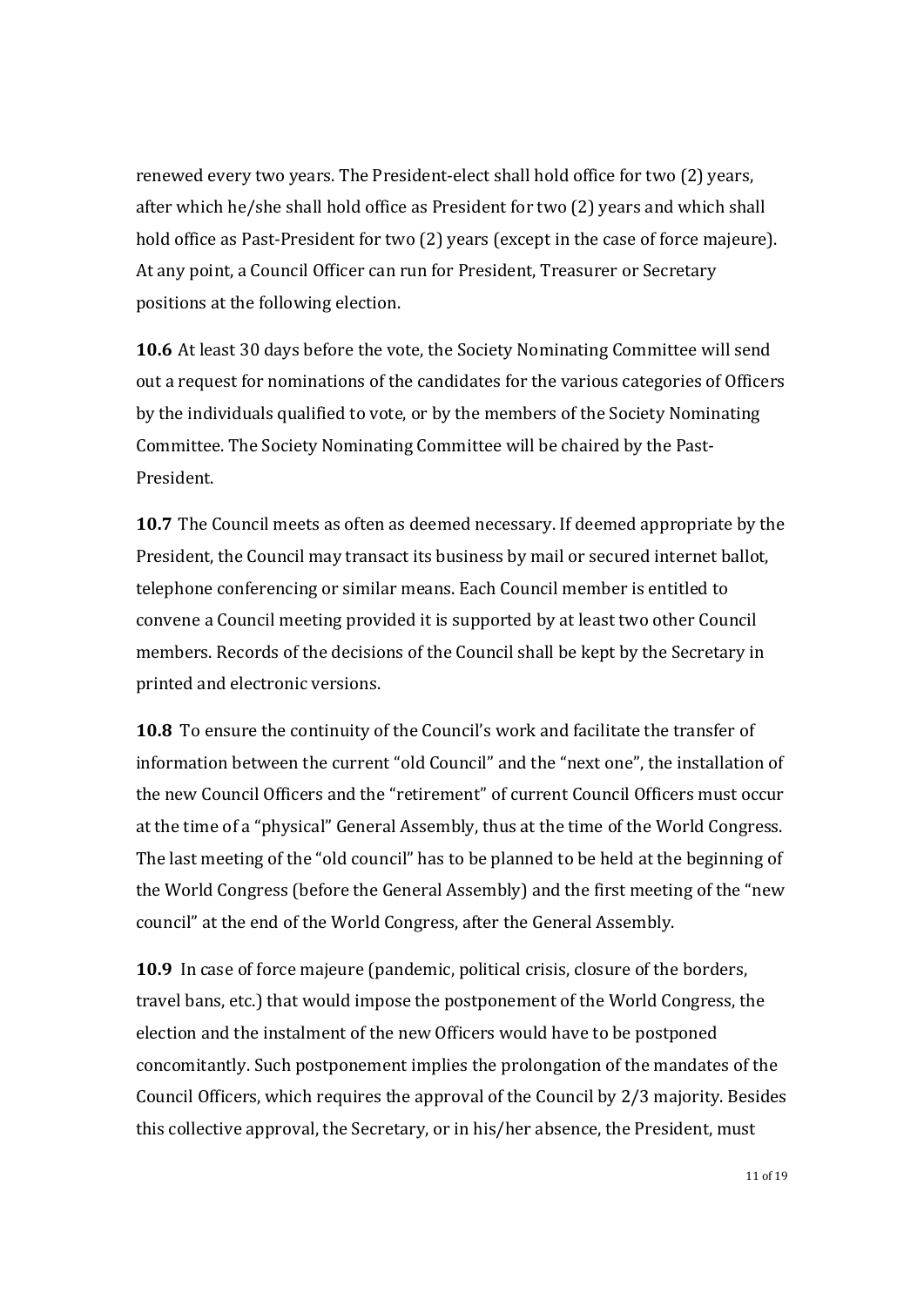collect the individual approval of each Officer of the Council. If one or more members of the Council Officers does not agree or is unable to abide by the prolongation of his/her mandate, a partial election will be organized to replace him/her/them before the next General Assembly.

10.10 Partial elections: In the case that one or several Council Officers stop voluntarily or involuntarily his/her mandate(s) (health conditions, change in professional status, accident…), partial elections will be organized to cover the vacant position(s). The announcement of the partial election must occur in less than 30 days after the notification to the council of the demission of the Council Officer. Nominations and then election period itself will follow the rules of the periodic elections of the Council members, except that the mandates will terminate at the term of the mandate of the dismissing Officer(s).

10.11 The Council is responsible for, in particular:

- a. Preparing and implementing the decisions of the General Assembly;
- **b.** Managing the ongoing affairs of the Society;
- c. Taking the decisions provided for in these Articles of Association;
- d. Proposing membership fees to the General Assembly;
- e. Approving membership applications;
- f. Maintaining updated membership lists.

10.12 The Council represents the Society towards third parties.

10.13 The Council may appoint committees that may be necessary to pursue the objectives of the International Society for Electroporation-Based Technologies and Treatments. Any committee may be composed of any of the Council Officers and other Society Members. The Council shall define the powers, responsibilities of such committees. The members and chairpersons of all committees shall be appointed by the Council for a term set by the Council or until their successors are duly elected, but at all times shall be subject to removal at any time by a majority vote of the Council. No committee appointed by the Council shall consist of fewer than three (3) members. The voting rights, if any, and any other powers or scope of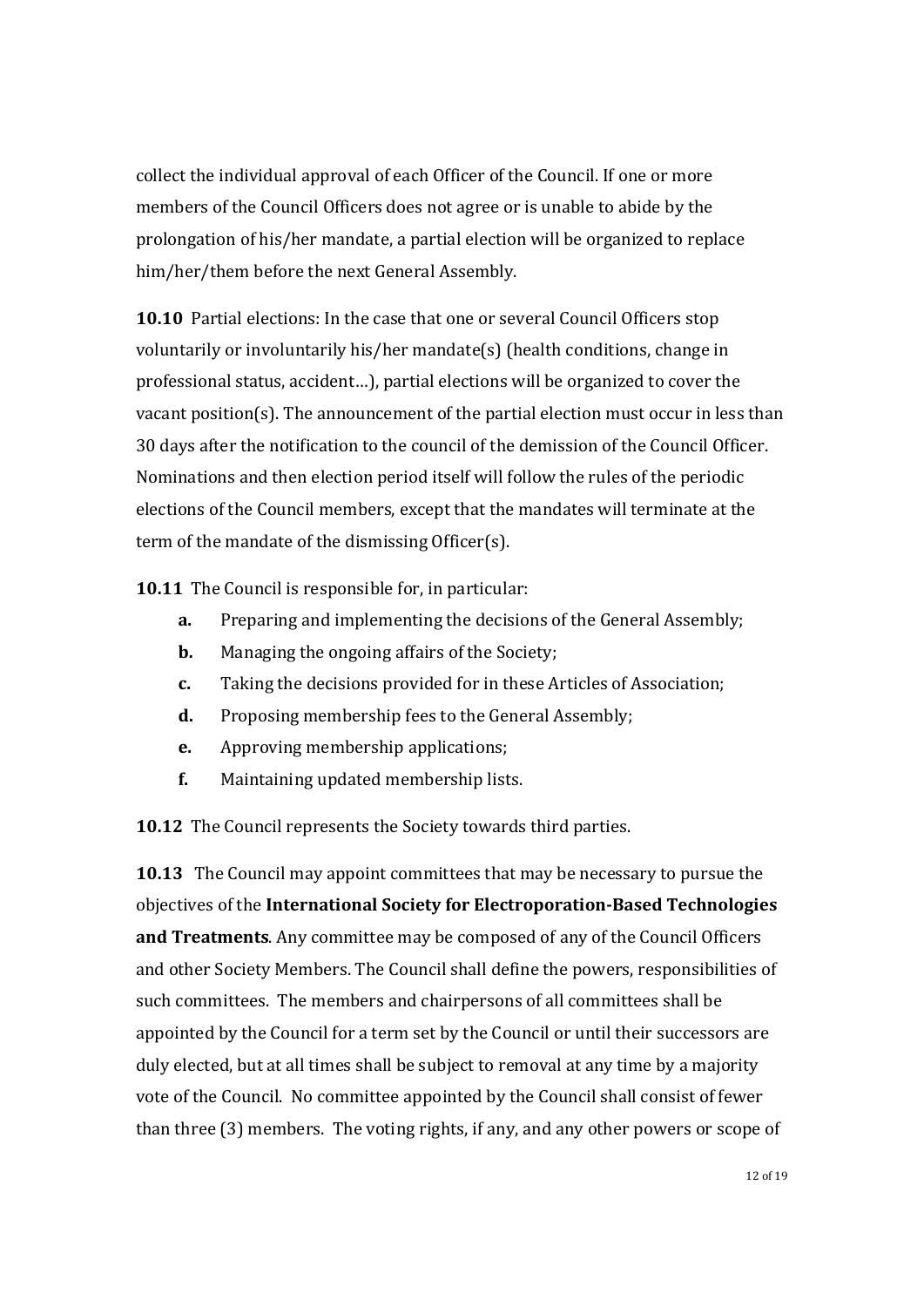responsibility of the committee other than Directors shall be specified by the Council in its resolution creating the committee. Except that no committee shall have the power to:

- a. Approve amendments to these Bylaws or Articles of Incorporation,
- **b.** Approve any action or exercise any authority requiring the approval of more than a majority of quorum of the Council under the laws of the Commonwealth of Virginia, the Articles of Incorporation or the Bylaws,
- c. Take action for which final authority is reserved to the Corporation or which has been prohibited by resolution of the Council,
- d. Take other action which may not be delegated to it under the laws of the Commonwealth of Virginia or under the provisions of the Articles of Incorporation or these Bylaws.

10.14 The Council may install a technical secretariat to the extent necessary to assist the Council. The staff of the secretariat shall be paid by the ISEBTT. No Officer should receive compensation.

10.15 The Council may take a decision if at least eight (8)members of the Council participate. Decisions of the Council are taken by a majority of the votes cast. In the event of a tie of votes, the President of the Society has the deciding vote.

10.16 The Council may take decisions by means of circular resolutions provided that no member of the Council calls for an oral discussion. Circular resolutions are passed by a majority of the votes of all members of the Council, and, in the event of a tie of votes, the vote of the President of the Society shall be the deciding vote.

## Article 11

## PRESIDENT IN PARTICULAR

11.1 Without limitation of the rights and duties referred to in other provisions of these Bylaws of the Corporation, the President of the Society has the following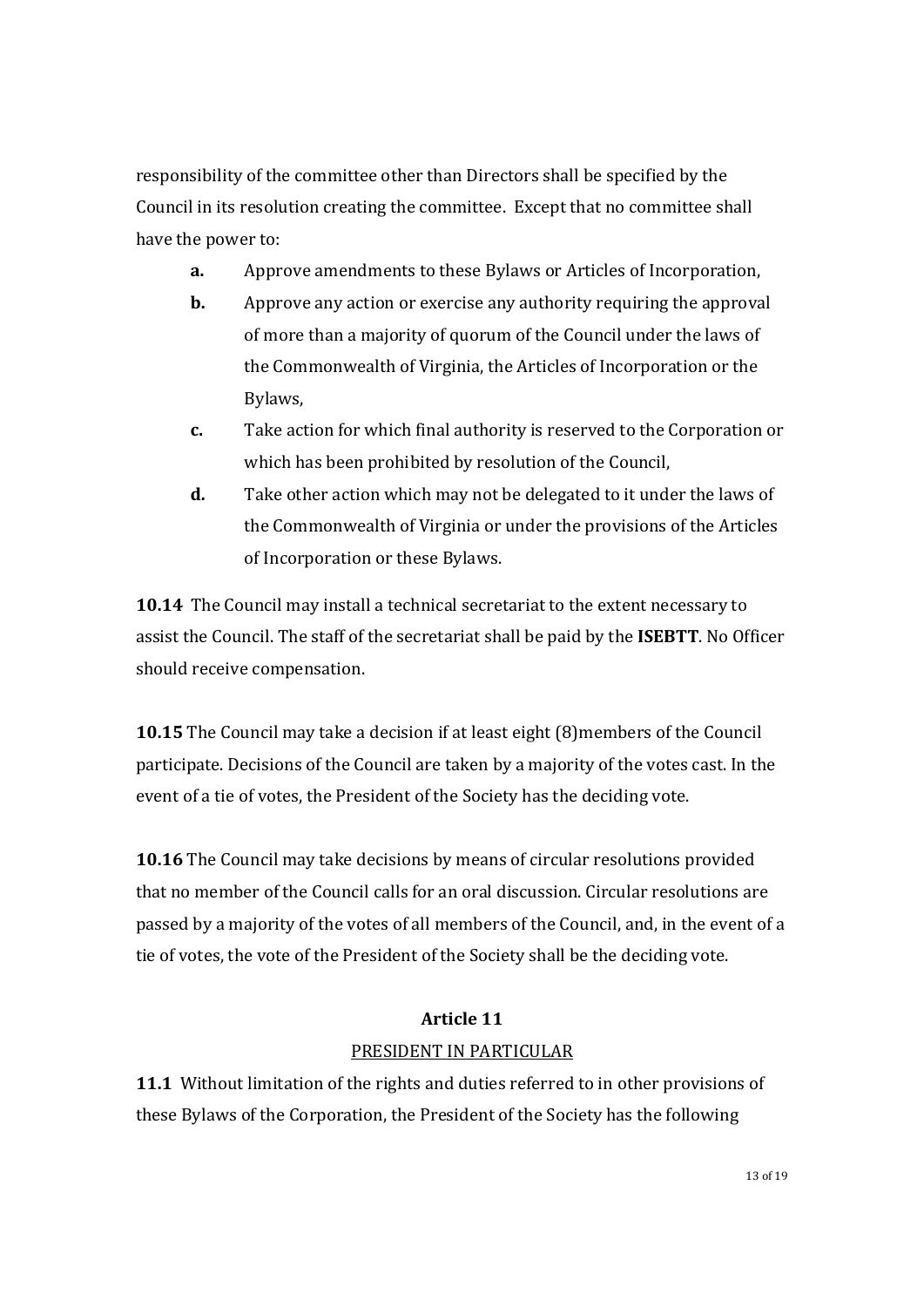further duties:

- a. The President of the Society shall, in general, supervise and control the business and affairs of the ISEBTT. The President shall preside the meetings of the Council and can be selected to preside over the General Assembly. The President shall be responsible for executing policies determined by the Council and by the Membership at General Assemblies. The President shall see that all orders and resolutions of the Council are carried into effect.
- **b.** The President shall act as Spokesperson for the **ISEBTT**. The President may delegate this duty to any other member of the Council.
- c. The President may temporarily fill vacancies in the Council for the unexpired term after consultation with the Council, from the list of candidates for the category in question from the last election. The Officer thus appointed shall have an advisory vote in the Council and will serve until an election is held as per 10.10.

# Article 12 TREASURER IN PARTICULAR

12.1 The Treasurer shall have charge of and be responsible for all funds, securities, receipts and disbursements of the Corporation, and shall deposit all monies and securities of the Corporation in such bank accounts as shall be designated by the Board. The Treasurer shall be responsible for:

- a. Maintaining adequate financial accounts and records,
- **b.** Preparing appropriate operating budgets and financial statements,
- c. Reporting on the financial status of the Corporation,
- d. Preparing all tax filings as required by law,
- e. Performing all duties incident to the office of Treasurer and such other duties as from time to time may be assigned by the Board or the President.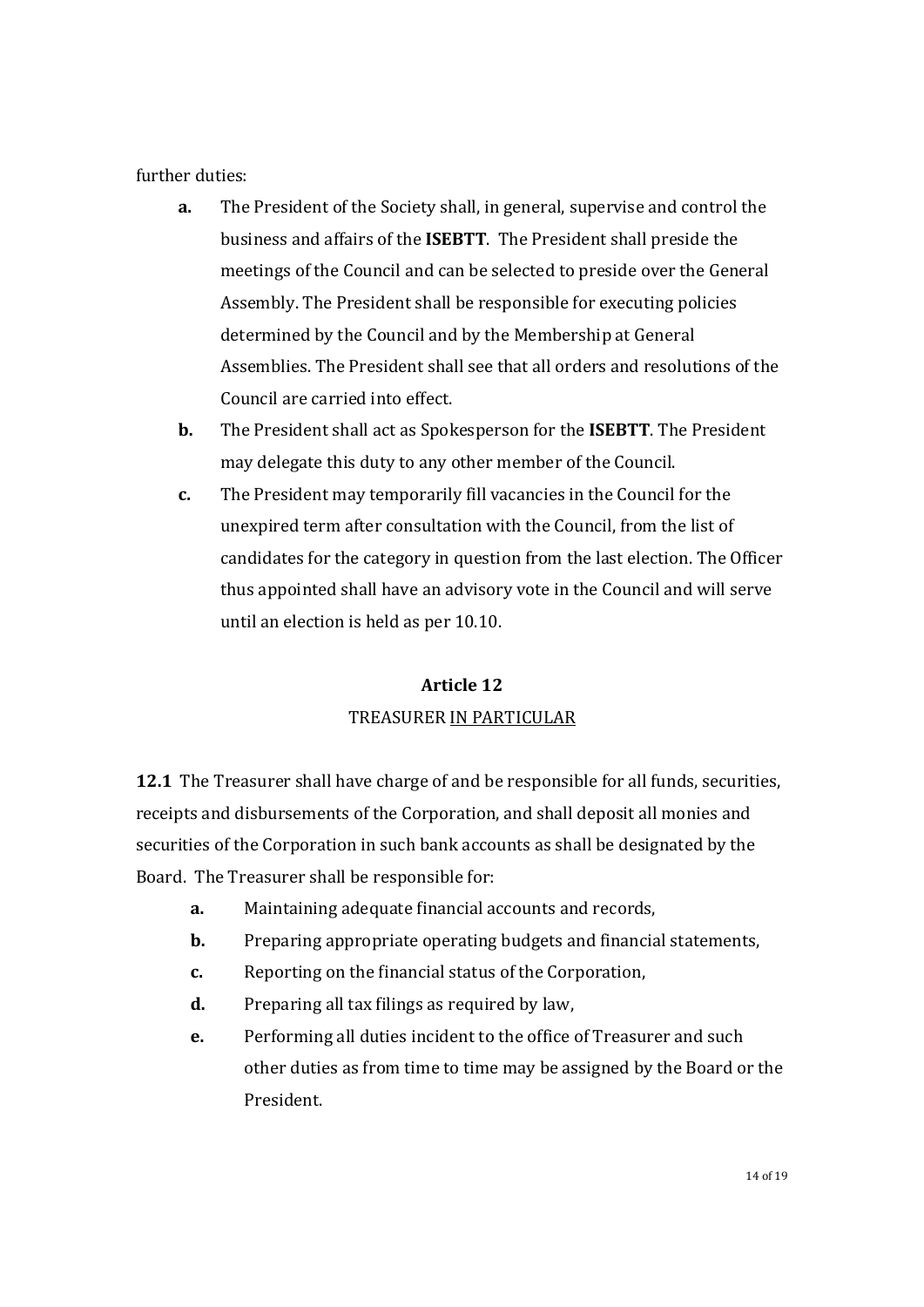12.2 The Treasurer may not sign and execute in the name of the Corporation deeds, mortgages, bonds, contracts or other instruments unless expressly delegated to do so by the Board by these Bylaws or by law. In addition, the Treasurer shall perform all duties incident and appertaining to the office of Treasurer and such other duties as from time to time may be assigned to the position by the Council or President.

12.3 Election and Terms of the Treasurer : The Treasurer can be nominated by any member of the Society and elected by secret ballot by the General Assembly. As for the other Council positions, nomination to the Treasurer position is exclusive: the nominee cannot compete for another Council position within the same election. The mandate is for 4 years (except in the case of force majeure) and it is renewable for 4 more years if Treasurer is reelected for this position at the end of the first mandate. At the end of his/her mandate(s), the Treasurer will become Past- Treasurer for two years, to ensure the transition with the newly elected Treasurer.

## Article 13 SECRETARY IN PARTICULAR

13.1 The Secretary shall assist the President. In particular Secretary shall help the President to prepare the agenda for Council meetings and General Assembly, maintain a register of all member attendance at meetings, taking minutes of the meetings and preserving the minutes of all such meetings. The Secretary will act in particular as secretary of all meetings of the Council. When requested to do so they shall also act as secretary of the meetings of the committees of the Board. He/she shall keep and preserve the minutes of all such meetings in printed and electronic versions. He/she shall see that all notices required to be given by the Corporation are duly given, shall have custody of all deeds, leases, contracts and other important corporate documents, shall have charge of the books, records and papers of the Corporation relating to its organization and management as a corporation, shall see that all reports, statements and other documents required by law (except tax returns) are properly filed, including the filings of any reports with the Virginia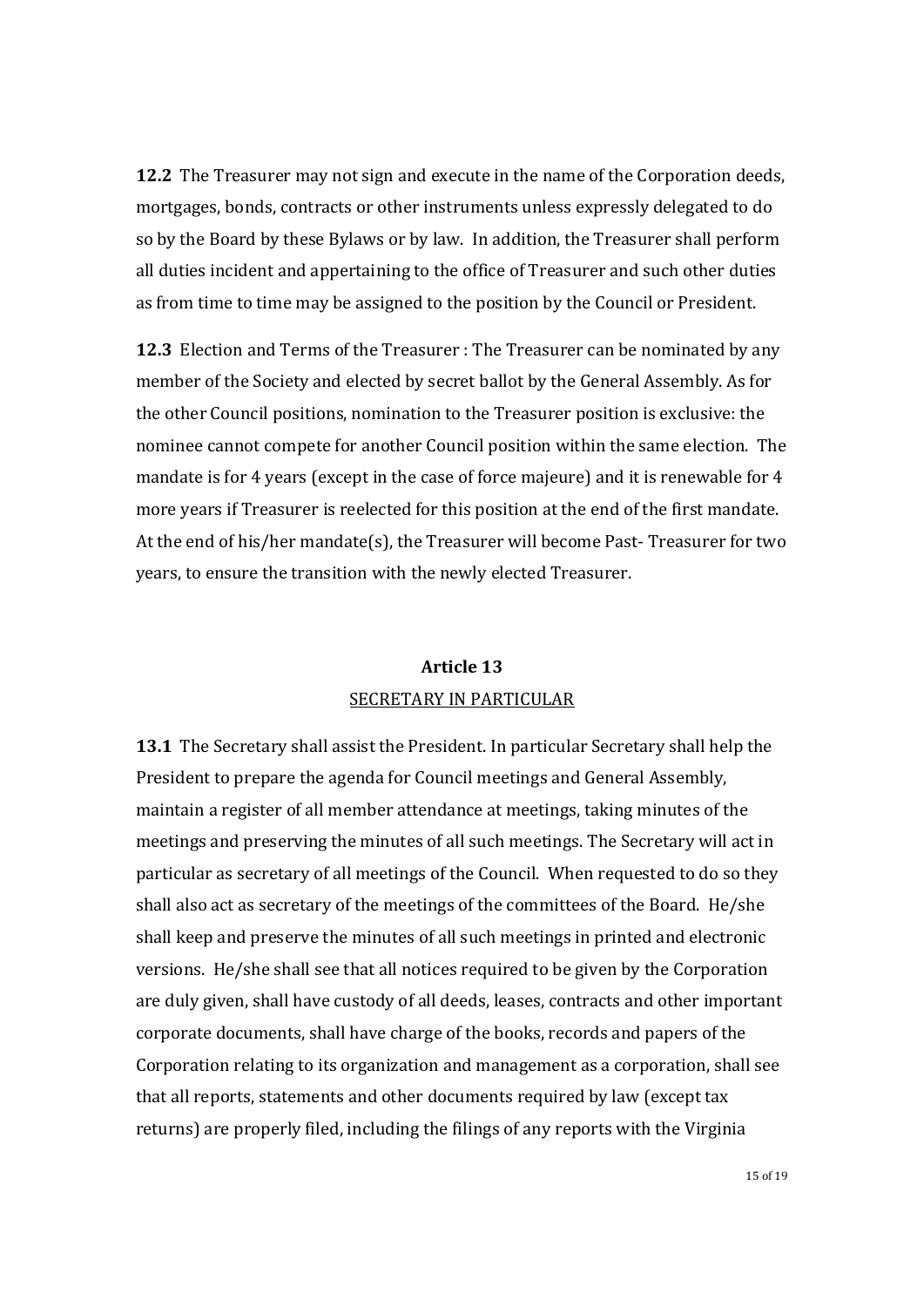Office of Consumer Affairs; shall have care of and be responsible for maintaining a record of all donors and the amount of their contributions, shall be responsible for the written acknowledgment of all contributions and shall, in general, perform all the duties incident to the office of Secretary and other duties as from time to time may be assigned to the Secretary by the Council or President.

13.2 Election and Terms of the Secretary : The Secretary can be nominated by any member of the Society and elected by secret ballot by the General Assembly. As for the other Council positions, nomination to the Secretary position is exclusive: the nominee cannot compete for another Council position withinthe same election. The mandate is for 4 years (except in the case of force majeure) and it is renewable for 4 more years if Secretary is reelected for this position at the end of the first mandate. At the end of his/her mandate(s), the Secretary will become Past- Secretary for two years, to ensure the transition with the newly elected Secretary.

# Article 14 AUDITORS

14.1 Two individuals shall act as Auditors. They may be Members of the Society, but not of the Council. They may be nominated by the Council or by any member of the Society

14.2 The Auditors shall be elected by the General Assembly at the General Assembly meeting for a term of two (2) years (except in the case of force majeure), such term being renewable.

14.3 The Auditors audit the accounts of the ISEBTT every year and prepare the Auditors' report addressed to the General Assembly. During the year, the Auditors may check the accounts of the Society on a random basis.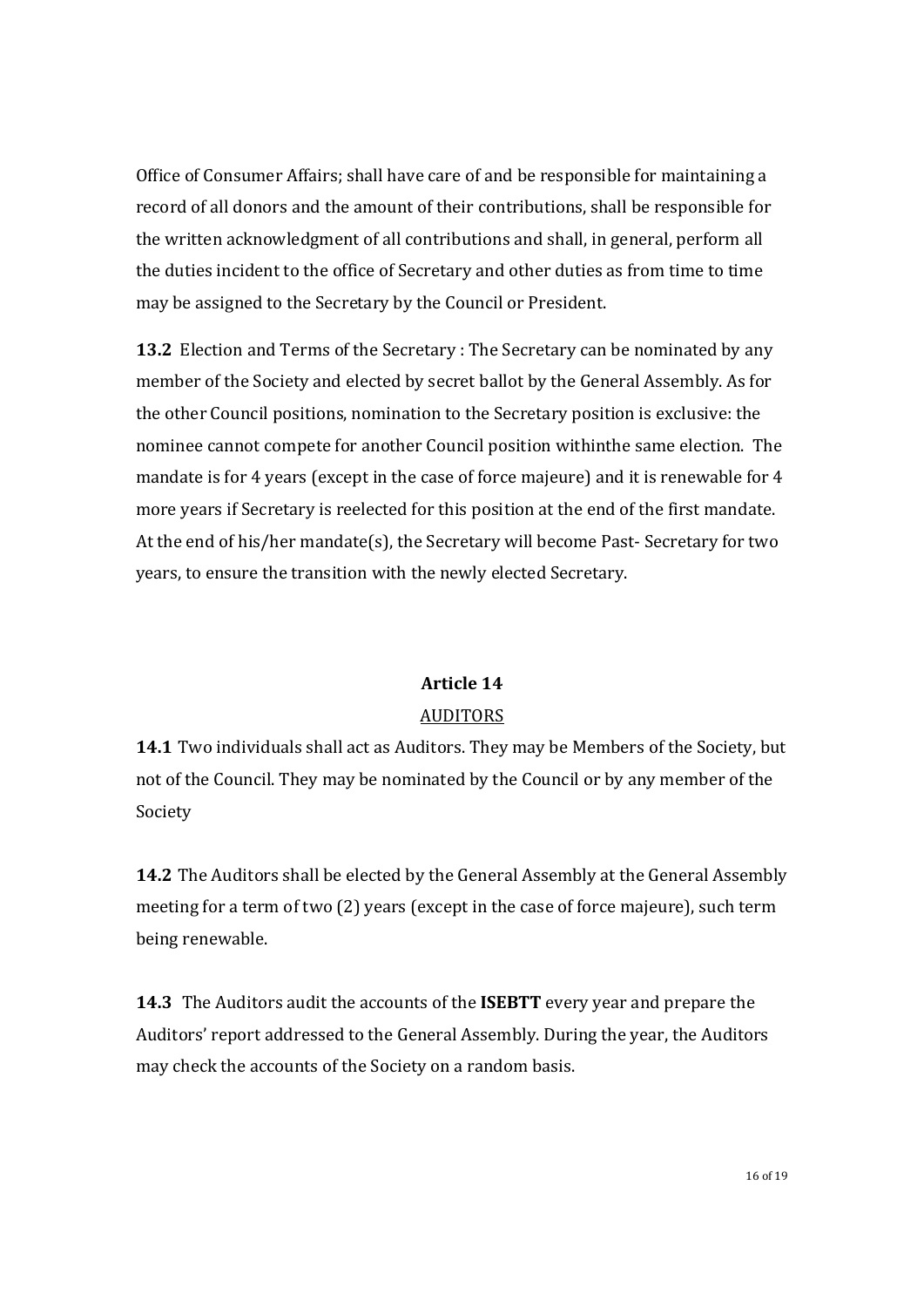### Article 15

#### CORPORATE RECORD KEEPING AND MISCELLANEOUS PROVISIONS

15.1 The Corporation shall keep as a permanent record minutes of all meetings of its Board and all actions taken by a committee of the Board. The Secretary will ensure this task, storing printed and electronic records of these documents, and in general, of any document important for the Society.

15.2 The Corporation shall maintain appropriate accounting records.

15.3 The Corporation shall maintain its records in hard copy or in accessible electronic form.

15.4 The Corporation shall keep a copy of the following:

- a. The Corporation's Articles of Incorporation and all amendments currently in effect,
- **b.** The Corporation's Bylaws and all amendments currently in effect,
- c. A list of names and business addresses of the Corporation's current Directors and Officers,
- d. The Corporation's most recent annual report delivered to the State Corporation Commission,
- e. Completed IRS form 1023 filed by the Corporation when seeking exempt status.

15.5 The fiscal year of the **ISEBTT** shall begin on 1 January and end on 31 December of each year.

15.6 When used in this document, masculine pronouns shall include the feminine and vice versa, the singular shall include the plural and vice versa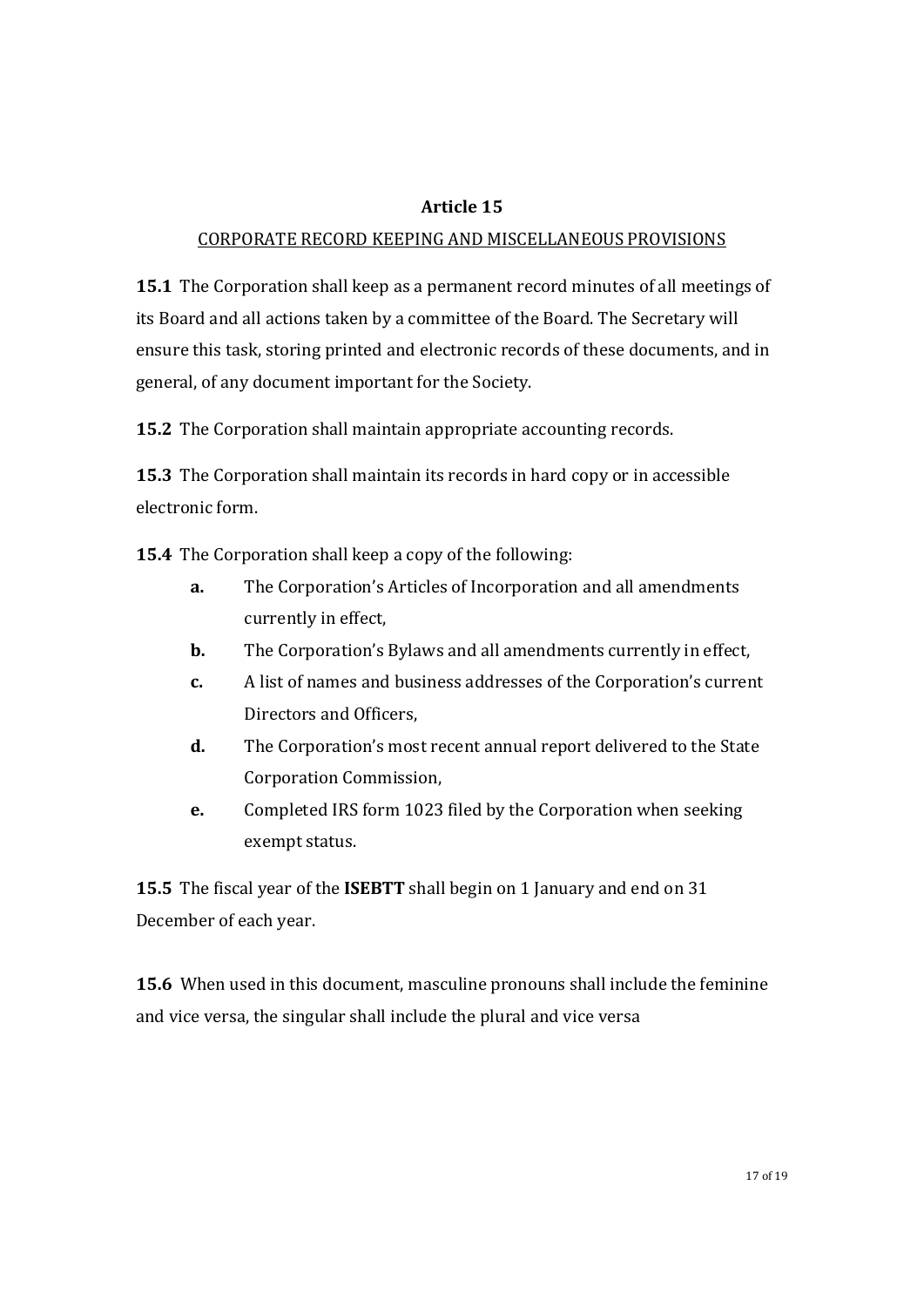## Article 16 DISSOLUTION OF THE CORPORATION

16.1 The ISEBTT may be dissolved at a properly constituted General Assembly at which a majority of the Members eligible to vote is present. If this majority is not reached, a second General Assembly shall be convened. In this meeting, the Society may be dissolved whatever shall be the number of present Members.

16.2 A resolution to dissolve the ISEBTT is passed if it gains the vote of at least twothirds (2/3) of the Members present at the General Assembly.

16.3 In the event that the ISEBTT is dissolved, the proceeds of the liquidation of the Association's assets shall be allotted to a non-profit organization pursuing purposes of public interest similar to those of the Association.

# Article 17 LIABILITY AND INDEMNIFICATION

17.1 To the full extent permitted under the Virginia Nonstock Corporation Act as it exists on the date of adoption of these Bylaws or is hereafter amended regarding the limitation or elimination of liability for Directors or Officers, a Director or Officer of the Corporation shall not be liable to the Corporation for monetary damages.

17.2 To the full extent permitted and in the manner prescribed by the Virginia Nonstock Corporation Act and to any other applicable law, the Corporation shall indemnify a Director or Officer of the Corporation who is or was a party to any proceeding by reason of the fact that they are or were such a Director or Officer and is or was serving at the request of the Corporation as a Director, Officer, employee or agent.

17.3 Reference herein to Directors, Officers, employees or agents shall include former holders of the aforementioned positions and their respective heirs, executors and administrators.